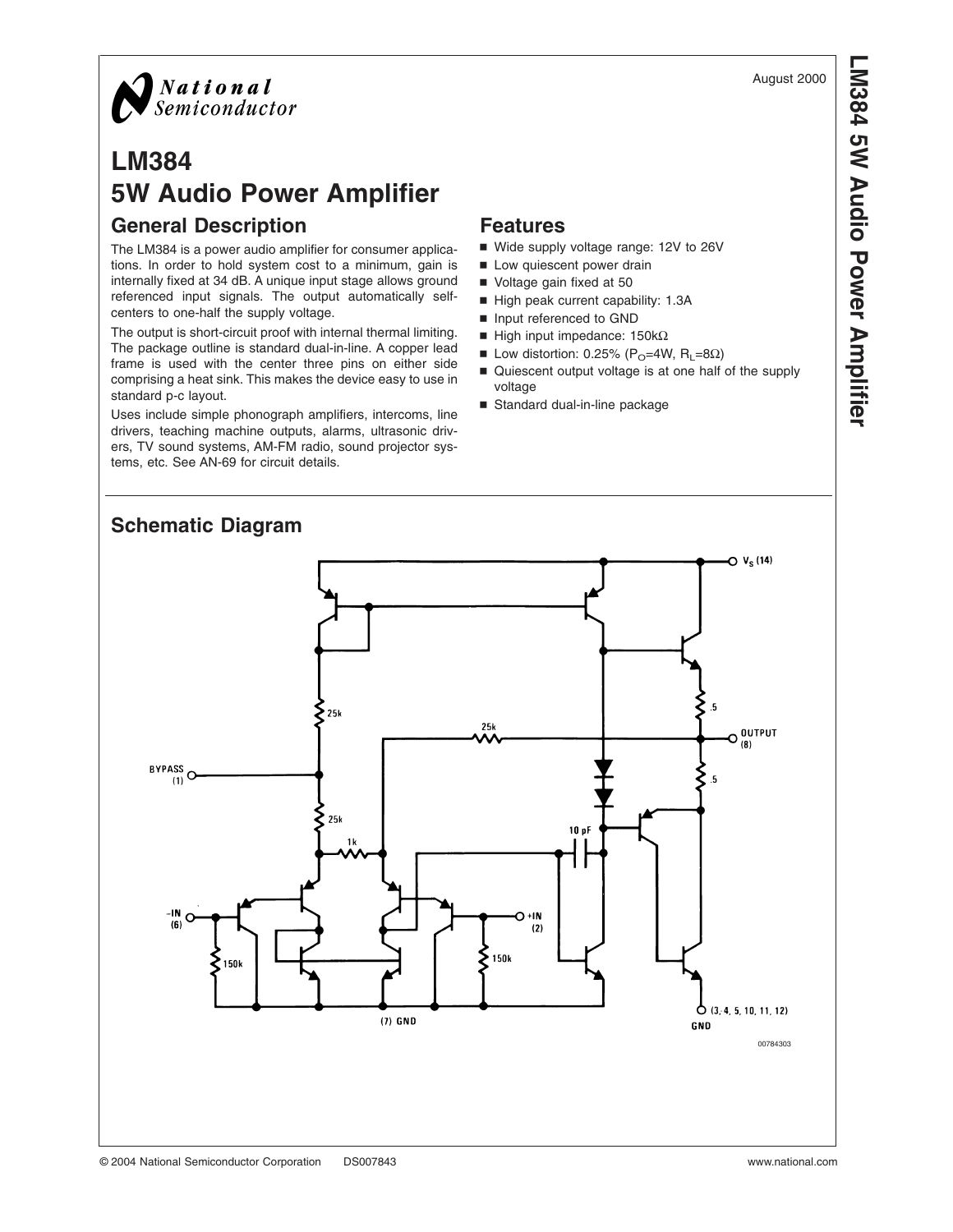### **Absolute Maximum Ratings (Note 1)**

**If Military/Aerospace specified devices are required, please contact the National Semiconductor Sales Office/ Distributors for availability and specifications.**

| Supply Voltage                       | 28V                                 |
|--------------------------------------|-------------------------------------|
| <b>Peak Current</b>                  | 1.3A                                |
| Power Dissipation (See (Notes 4, 5)) | 1.67W                               |
| Input Voltage                        | ±0.5V                               |
| Storage Temperature                  | $-65^{\circ}$ C to $+150^{\circ}$ C |

| Operating Temperature     | $0^{\circ}$ C to +70 $^{\circ}$ C |
|---------------------------|-----------------------------------|
| Lead Temperature          |                                   |
| (Soldering, 10 sec.)      | $260^{\circ}$ C                   |
| <b>Thermal Resistance</b> |                                   |
| $\theta_{\rm JC}$         | $30^{\circ}$ C/W                  |
| $\theta_{JA}$             | 79°C/W                            |

**Note 1:** Absolute Maximum Ratings indicate limits beyond which damage to the device may occur. Operating Ratings indicate conditions for which the device is functional, but do not guarantee specific performance limits.

#### **Electrical Characteristics** (Note 2)

| Symbol             | <b>Parameter</b>               | <b>Conditions</b>                                | Min | <b>Typ</b> | <b>Max</b> | <b>Units</b> |
|--------------------|--------------------------------|--------------------------------------------------|-----|------------|------------|--------------|
| $Z_{IN}$           | Input Resistance               |                                                  |     | 150        |            | $k\Omega$    |
| $I_{BIAS}$         | <b>Bias Current</b>            | Inputs Floating                                  |     | 100        |            | nA           |
| $A_V$              | Gain                           |                                                  | 40  | 50         | 60         | V/V          |
| $P_{OUT}$          | <b>Output Power</b>            | THD = 10%, $R_1 = 8\Omega$                       | 5   | 5.5        |            | W            |
| $I_{\mathsf{Q}}$   | Quiescent Supply Current       |                                                  |     | 8.5        | 25         | mA           |
| $V_{\text{OUT Q}}$ | Quiescent Output Voltage       |                                                  |     | 11         |            | V            |
| BW                 | <b>Bandwidth</b>               | $P_{\text{OUT}} = 2W$ , $R_{\text{L}} = 8\Omega$ |     | 450        |            | kHz          |
| $V^+$              | Supply Voltage                 |                                                  | 12  |            | 26         | V            |
| $I_{SC}$           | Short Circuit Current (Note 6) |                                                  |     | 1.3        |            | A            |
| $PSRR_{\rm RTO}$   | Power Supply Rejection Ratio   |                                                  |     | 31         |            | dB           |
|                    | $(Note 3)$ )                   |                                                  |     |            |            |              |
| <b>THD</b>         | Total Harmonic Distortion      | $P_{\text{OUT}} = 4W$ , $R_{\text{L}} = 8\Omega$ |     | 0.25       | 1.0        | $\%$         |

**Note 2:**  $V^+ = 22V$  and  $T_A = 25^\circ C$  operating with a Staver V7 heat sink for 30 seconds.

**Note 3:** Rejection ratio referred to the output with  $C_{\text{BYPASS}} = 5 \mu F$ , freq = 120 Hz.

**Note 4:** The maximum junction temperature of the LM384 is 150˚C.

**Note 5:** The package is to be derated at 15˚C/W junction to heat sink pins.

**Note 6:** Output is fully protected against a shorted speaker condition at all voltages up to 22V.

#### **Heat Sink Dimensions**

#### **Staver "V7" Heat Sink**



00784304

Staver Company 41 Saxon Ave. P.O. Drawer H Bay Shore, N.Y. Tel: (516) 666-8000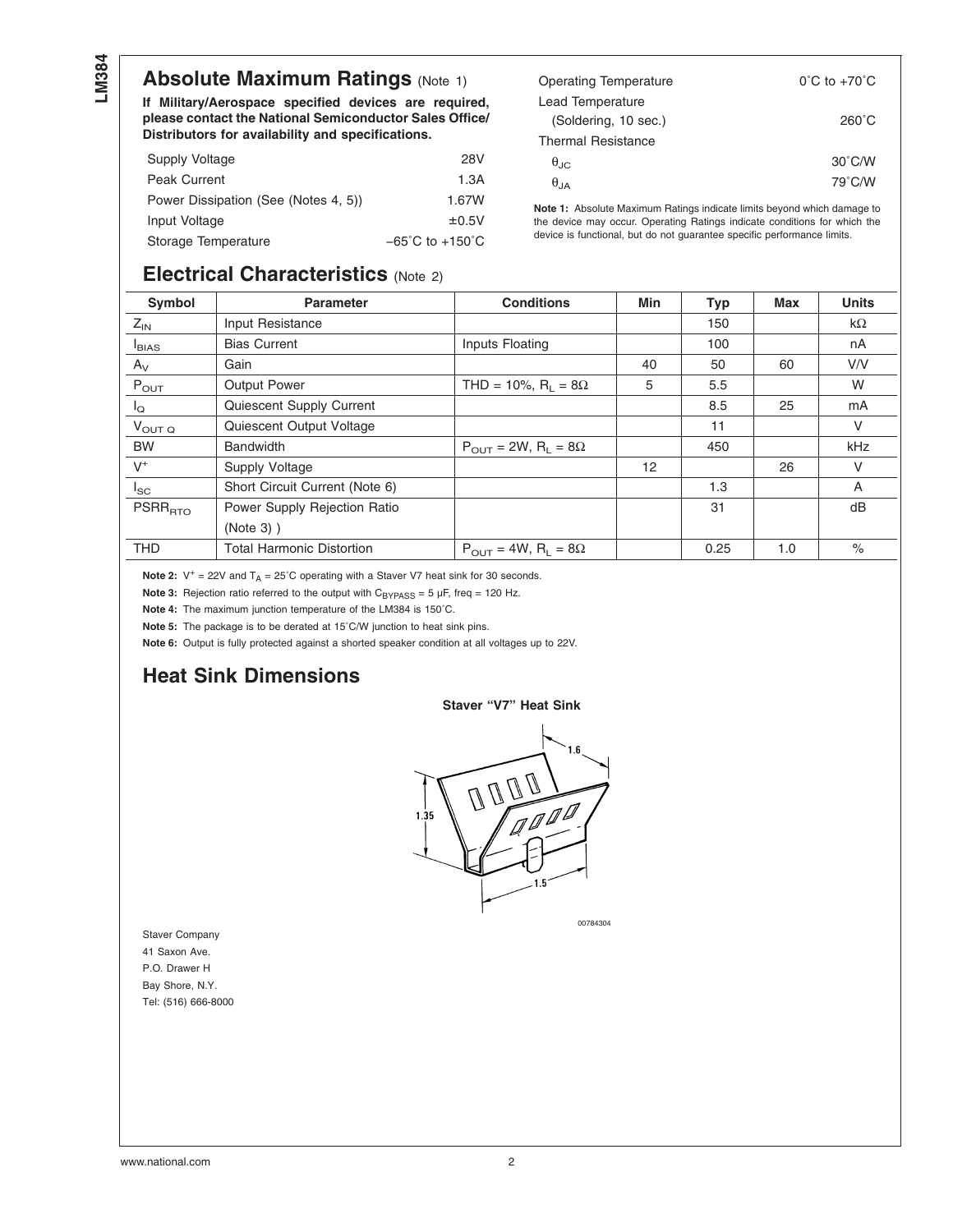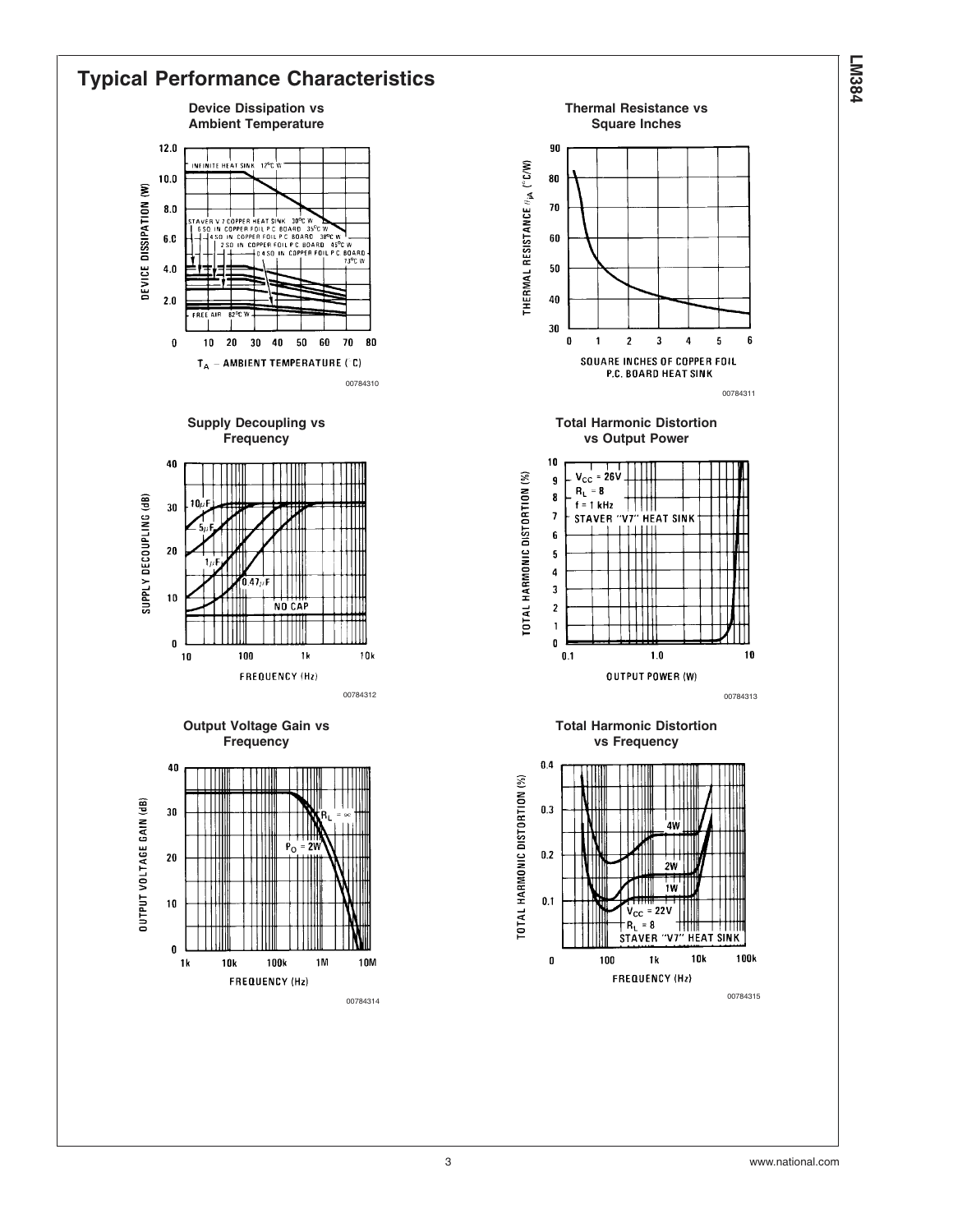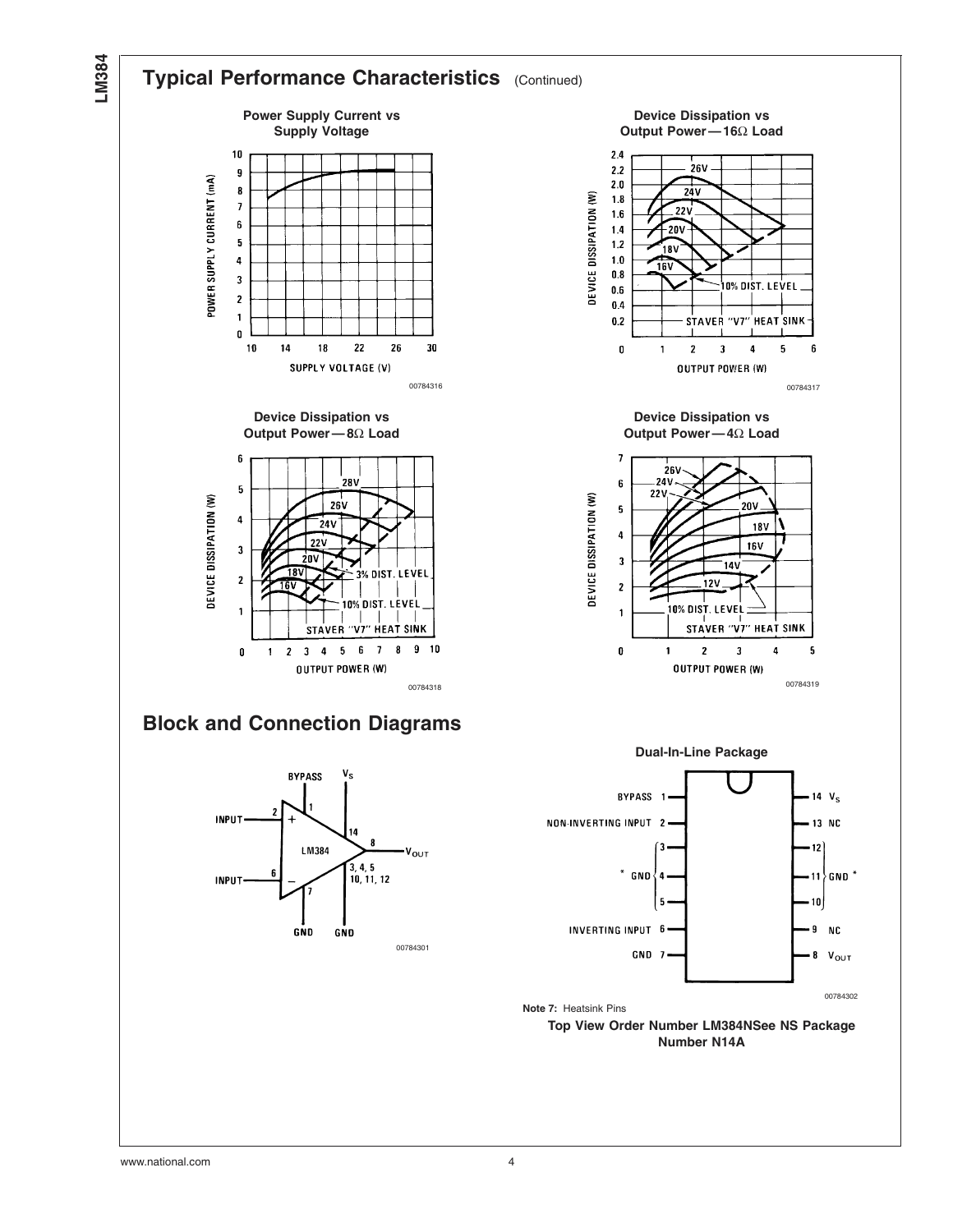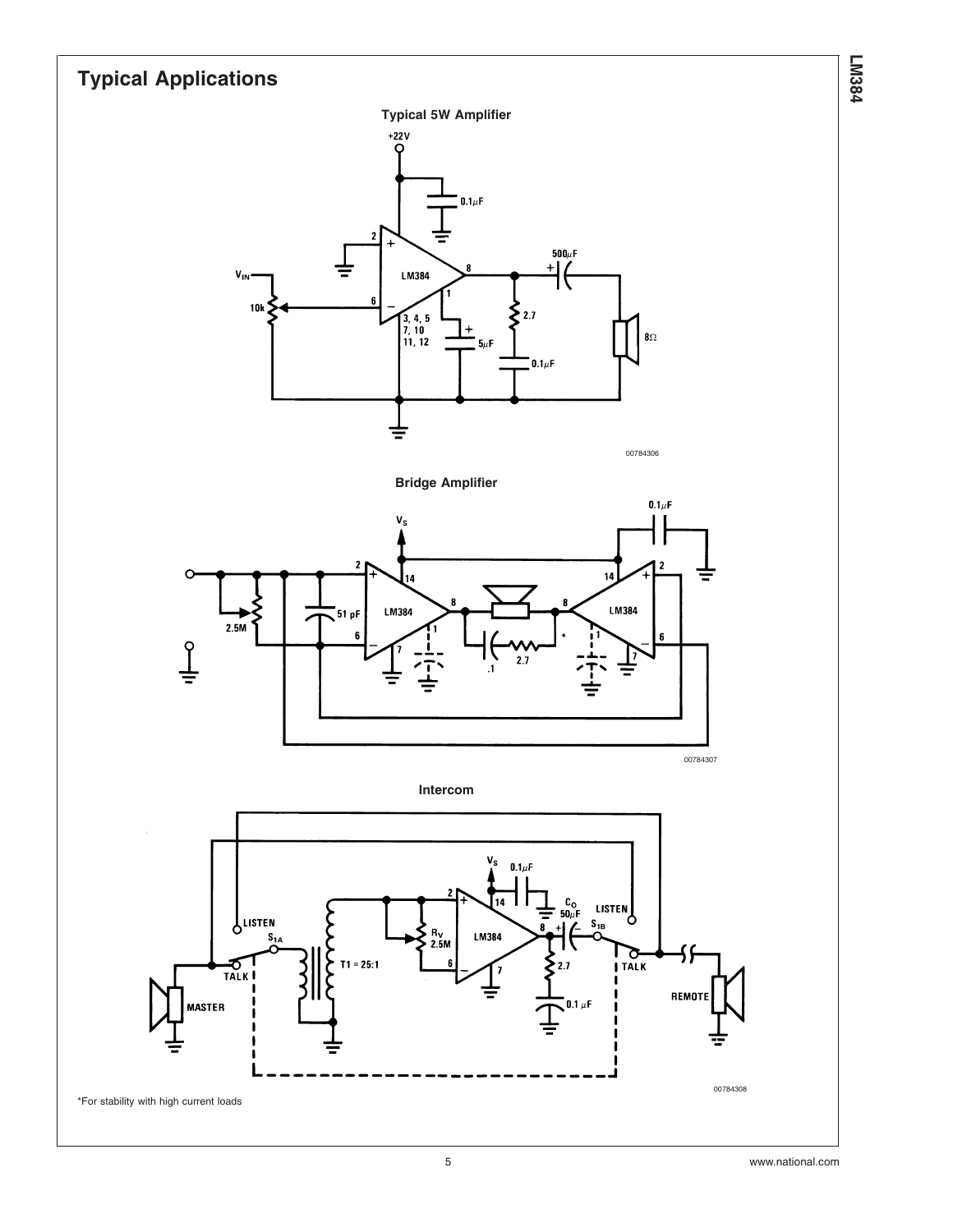# **Typical Applications** (Continued)



**LM384**